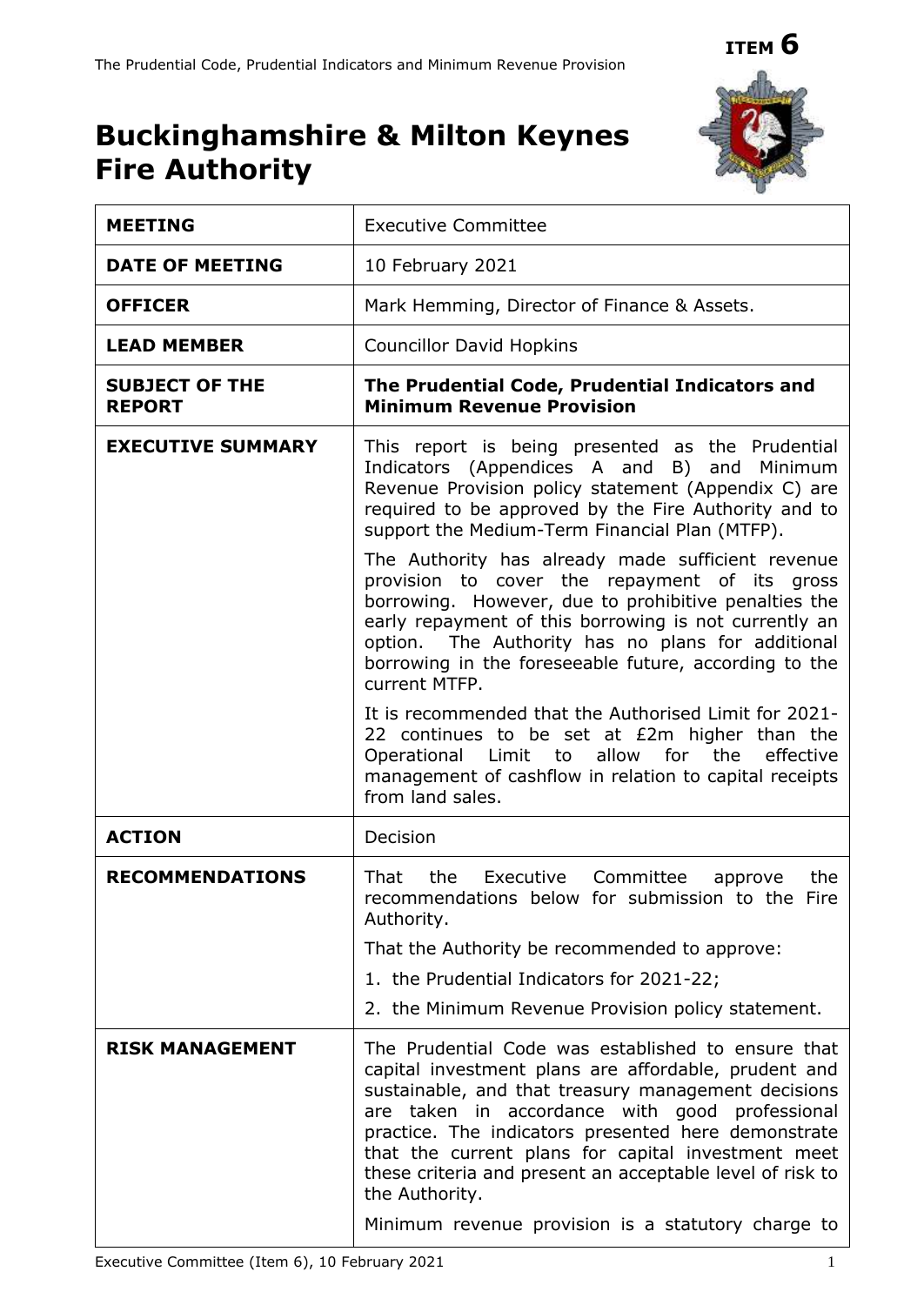|                                                                                   | the General Fund, which ensures that an Authority has<br>sufficient cash balances to repay borrowing upon<br>maturity, reducing the refinancing risk.                                                                                                                                                                                                                                                                                                                                                                                                                    |
|-----------------------------------------------------------------------------------|--------------------------------------------------------------------------------------------------------------------------------------------------------------------------------------------------------------------------------------------------------------------------------------------------------------------------------------------------------------------------------------------------------------------------------------------------------------------------------------------------------------------------------------------------------------------------|
|                                                                                   | There are no direct staffing implications.                                                                                                                                                                                                                                                                                                                                                                                                                                                                                                                               |
| <b>FINANCIAL</b><br><b>IMPLICATIONS</b>                                           | The decision on the prudential indicators sets out the<br>financial limits within which the Authority will operate<br>in future years.                                                                                                                                                                                                                                                                                                                                                                                                                                   |
|                                                                                   | The minimum revenue provision is a statutory charge<br>against the General Fund, estimated at £47k for<br>2021/22 (no change from 2020/21).                                                                                                                                                                                                                                                                                                                                                                                                                              |
| <b>LEGAL IMPLICATIONS</b>                                                         | The Local Authorities (Capital Finance and Accounting)<br>(England) Regulations 2003, SI 2003/3146 make<br>provision for capital finance and accounts under the<br>Local Government Act 2003 requiring the authority to<br>have regard to the 'Prudential Code for Capital Finance<br>in Local Authorities' when determining, under the<br>Local Government 2003 Act, how much money it can<br>afford to borrow; and require the Authority to<br>determine for the current financial year an amount of<br>minimum revenue provision which it considers to be<br>prudent. |
| <b>CONSISTENCY WITH</b><br>THE PRINCIPLES OF<br>THE DUTY TO<br><b>COLLABORATE</b> | No direct impact.                                                                                                                                                                                                                                                                                                                                                                                                                                                                                                                                                        |
| <b>HEALTH AND SAFETY</b>                                                          | No direct impact.                                                                                                                                                                                                                                                                                                                                                                                                                                                                                                                                                        |
| <b>EQUALITY AND</b><br><b>DIVERSITY</b>                                           | No direct impact.                                                                                                                                                                                                                                                                                                                                                                                                                                                                                                                                                        |
| <b>USE OF RESOURCES</b>                                                           | The impact of the Prudential Code will allow the<br>Authority to make informed choices between revenue<br>capital financing of procured services, to<br>and<br>encourage invest to save schemes and will only allow<br>capital investment to proceed where the Authority can<br>fund projects within prudential limits.<br>Making sufficient minimum revenue provision ensures                                                                                                                                                                                           |
|                                                                                   | that when borrowing matures, cash is available to<br>make the repayment. This ensures that the Authority<br>does not need to borrow additional money to repay<br>existing loans.                                                                                                                                                                                                                                                                                                                                                                                         |
| <b>PROVENANCE SECTION</b>                                                         | <b>Background</b>                                                                                                                                                                                                                                                                                                                                                                                                                                                                                                                                                        |
| &<br><b>BACKGROUND PAPERS</b>                                                     | Realignment of Reserve Balances to Facilitate the<br>Medium Term Financial Plan, Executive Committee, 18<br>November 2015, agenda item 6:                                                                                                                                                                                                                                                                                                                                                                                                                                |
|                                                                                   | https://bucksfire.gov.uk/documents/2020/03/181115<br>exec committee papers.pdf/                                                                                                                                                                                                                                                                                                                                                                                                                                                                                          |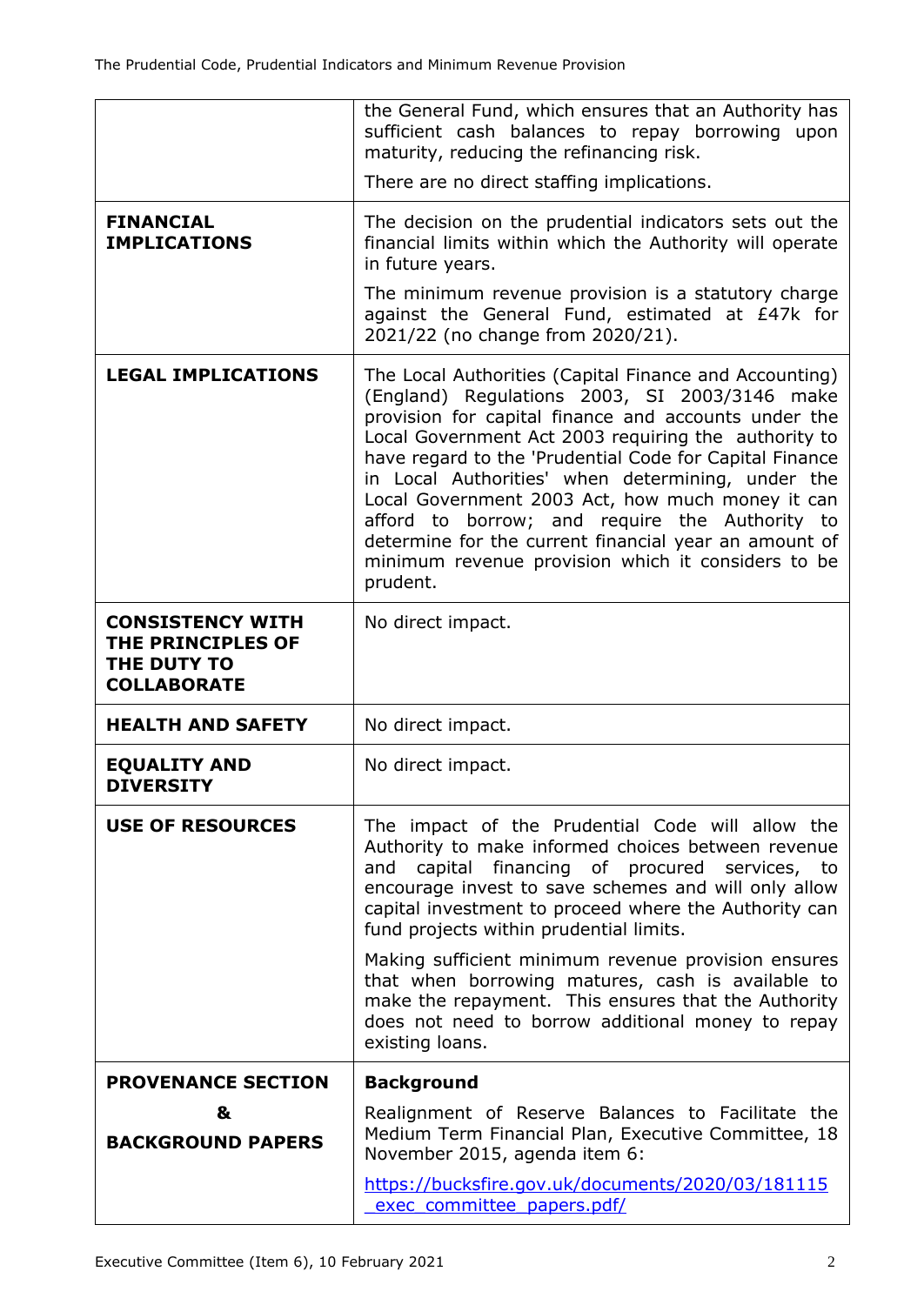| <b>APPENDICES</b>                              | Appendix A - Prudential Indicators                         |  |  |  |  |
|------------------------------------------------|------------------------------------------------------------|--|--|--|--|
|                                                | Appendix B - Summary Table of Prudential Indicators        |  |  |  |  |
|                                                | Appendix C - Minimum Revenue Provision Policy<br>Statement |  |  |  |  |
| <b>TIME REQUIRED</b>                           | 10 minutes                                                 |  |  |  |  |
| <b>REPORT ORIGINATOR</b><br><b>AND CONTACT</b> | <b>Marcus Hussey</b><br>mhussey@bucksfire.gov.uk           |  |  |  |  |
|                                                | 01296 744680                                               |  |  |  |  |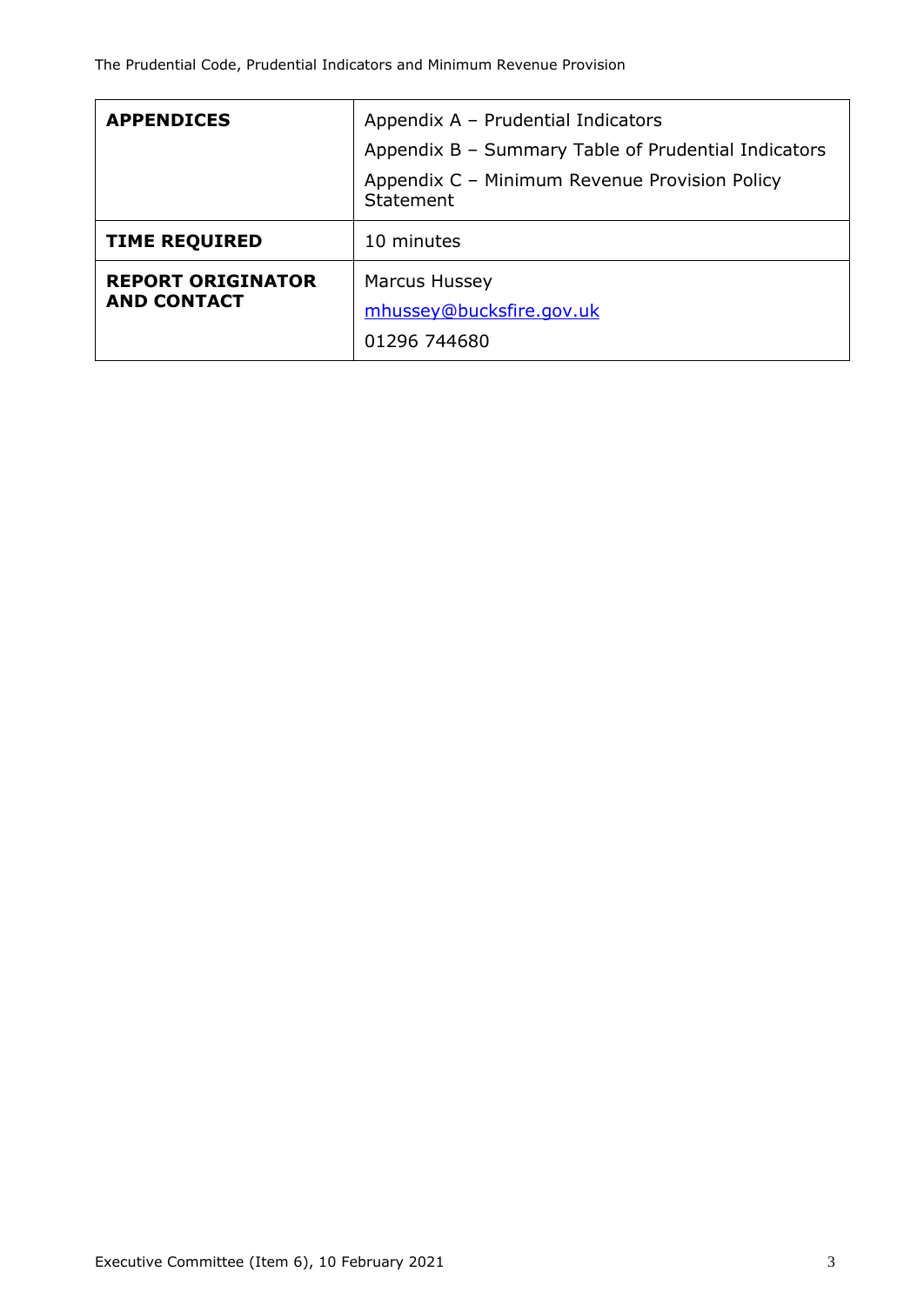## **Appendix A – Prudential Indicators**

## **1.0 Indicators for Affordability**

#### **1.1 The ratio of financing costs to net revenue stream**

This indicator measures the percentage of the net revenue funding used to finance external debt. As no future borrowing is planned and a decision was made to reallocate reserves to reduce the capital financing requirement in 2015/16, the ratio of financing costs to net revenue stream will remain consistently low:

| Indicator                                         | Actual  | Estimate | Estimate | <b>Estimate</b> | <b>Estimate</b> |
|---------------------------------------------------|---------|----------|----------|-----------------|-----------------|
|                                                   | 2019/20 | 2020/21  | 2021/22  | 2022/23         | 2023/24         |
| Ratio of financing costs to net revenue<br>stream | 0.5%    | $0.8\%$  | 1.0%     | 1.0%            | 0.9%            |

### **2.0 Indicators for Prudence**

### **2.1 Gross borrowing and the Capital Financing Requirement**

The table below shows gross borrowing and the capital financing requirement (CFR). The Authority should ensure that gross borrowing does not, except in the short term, exceed the CFR. However, due to the reallocation of reserves to reduce the CFR (excluding finance lease) to zero (see Provenance Section & Background Papers) gross borrowing will exceed CFR for the medium to long-term. This situation will exist until borrowing is repaid. Due to early repayment premiums it is prohibitively expensive to make any early repayments at the current time.

Gross borrowing at the start of 2019/20 financial year was £6.797m. The figures shown below indicate the maximum level of borrowing during the year (i.e. repayments will reduce the limit for the following year):

| Indicator                            | Actual<br>2019/20 | <b>Estimate</b><br>2020/21 | <b>Estimate</b><br>2021/22 | <b>Estimate</b><br>2022/23 | <b>Estimate</b><br>2023/24 |  |
|--------------------------------------|-------------------|----------------------------|----------------------------|----------------------------|----------------------------|--|
| Gross borrowing (£000)               | 6.797             | 6.797                      | 6.797                      | 6.797                      | 6,177                      |  |
| Capital financing requirement (£000) | 1.637             | 1.590                      | 1.543                      | 1.496                      | 1,449                      |  |

### **3.0 Indicators for Capital Expenditure**

### **3.1 Capital Expenditure**

This indicator shows the expected level of capital expenditure for future years:

| Indicator                  | Actual  | Estimate | <b>Estimate</b> | Estimate | <b>Estimate</b> |
|----------------------------|---------|----------|-----------------|----------|-----------------|
|                            | 2019/20 | 2020/21  | 2021/22         | 2022/23  | 2023/24         |
| Capital expenditure (£000) | 7.579   | 5.049    | 2.240           | 2.380    | 1.230           |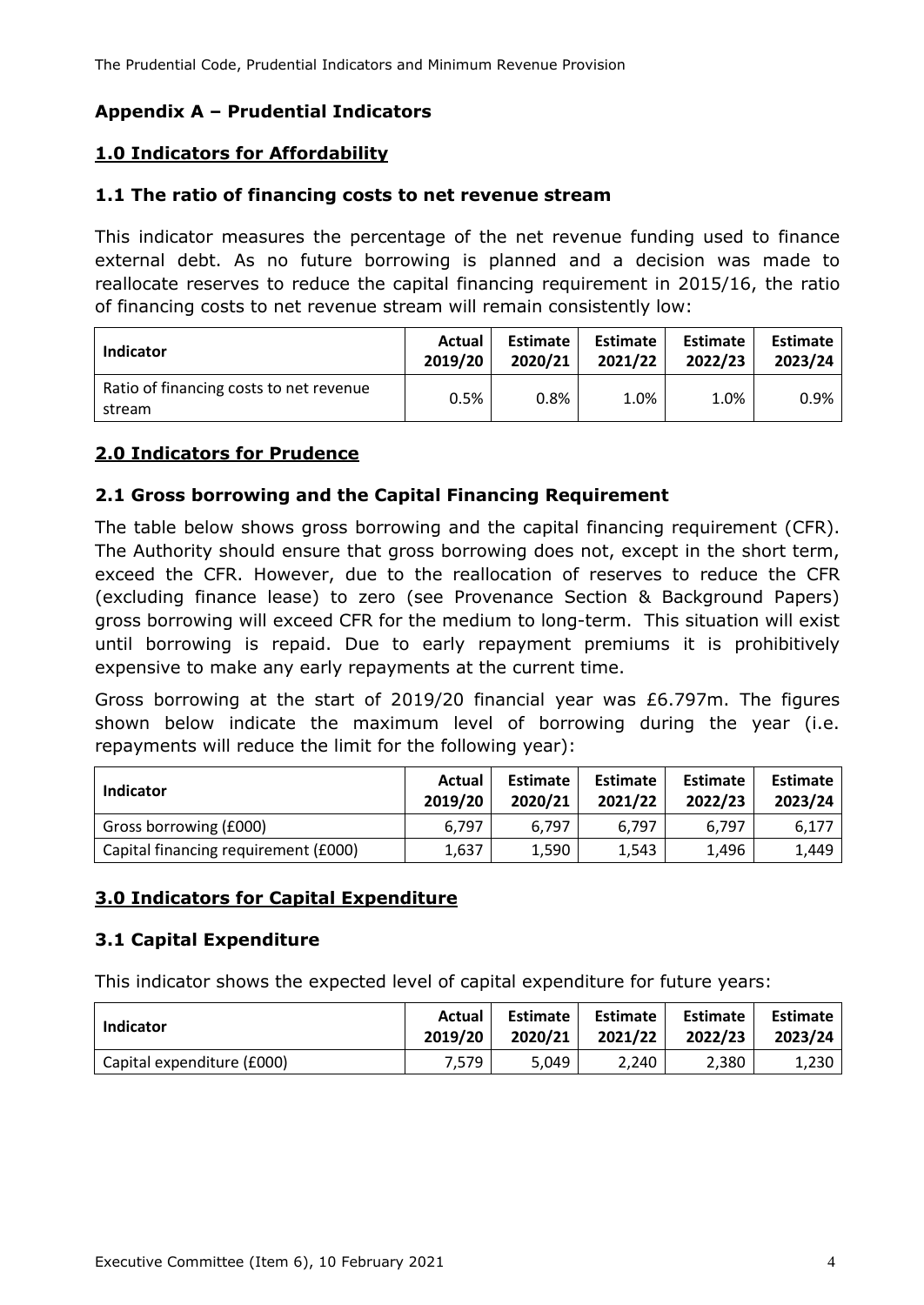## **3.2 Capital Financing Requirement (CFR)**

The CFR reflects the Authority's underlying need to borrow. This figure was reduced down to the level of the finance lease by the reallocation of reserves (see Provenance Section & Background Papers). No additional borrowing is planned in the medium term. The CFR should be looked at in relation to gross borrowing, as detailed in Section 2.1:

| <b>Indicator</b>                                                                             | Actual  | <b>Estimate</b> | <b>Estimate</b> | <b>Estimate</b> | <b>Estimate</b> |
|----------------------------------------------------------------------------------------------|---------|-----------------|-----------------|-----------------|-----------------|
|                                                                                              | 2019/20 | 2020/21         | 2021/22         | 2022/23         | 2023/24         |
| Capital financing requirement (underlying<br>need to borrow for a capital purpose)<br>(£000) | 1.637   | 1,590           | 1,543           | 1.496           | 1,449           |

## **4.0 Indicators for External Debt**

## **4.1 Authorised Limit**

This is the maximum limit on borrowing and other long-term liabilities (currently limited to the finance lease at Gerrards Cross). This amount cannot be exceeded without approval from the Fire Authority:

| <b>Indicator</b>                                           | <b>Actual</b><br>2019/20 | <b>Estimate</b><br>2020/21 | Estimate<br>2021/22 | Estimate<br>2022/23 | <b>Estimate</b><br>2023/24 |
|------------------------------------------------------------|--------------------------|----------------------------|---------------------|---------------------|----------------------------|
| Authorised limit for borrowing (£000)                      | 8,797                    | 8,797                      | 8,797               | 8.797               | 8,177                      |
| Authorised limit for other long-term<br>liabilities (£000) | 1,637                    | 1,590                      | 1,543               | 1,496               | 1,449                      |
| Authorised limit for external debt (£000)                  | 10,434                   | 10,387                     | 10,340              | 10,293              | 9,626                      |

## **4.2 Operational Boundary**

This indicator shows the most likely estimate of debt for future years:

The actual external debt for the year ending 31 March 2020 was **£8.434m**.

| Indicator                                                      | Actual<br>2019/20 | <b>Estimate</b><br>2020/21 | Estimate<br>2021/22 | <b>Estimate</b><br>2022/23 | <b>Estimate</b><br>2023/24 |
|----------------------------------------------------------------|-------------------|----------------------------|---------------------|----------------------------|----------------------------|
| Operational boundary for borrowing<br>(6000)                   | 6,797             | 6,797                      | 6,797               | 6,797                      | 6,177                      |
| Operational boundary for other long-term<br>liabilities (£000) | 1,637             | 1,590                      | 1,543               | 1,496                      | 1,449                      |
| Operational boundary for external debt<br>(£000)               | 8,434             | 8,387                      | 8,340               | 8,293                      | 7,626                      |

### **5.0 Indicators for Treasury Management**

## **5.1 Adoption of CIPFA's Treasury Management in the Public Services: Code of Practice and Cross-Sectorial Guidance Notes**

The aim is to ensure that treasury management is led by a clear and integrated forward treasury management strategy, and a recognition of the pre-existing structure of the Authority's borrowing and investment portfolios.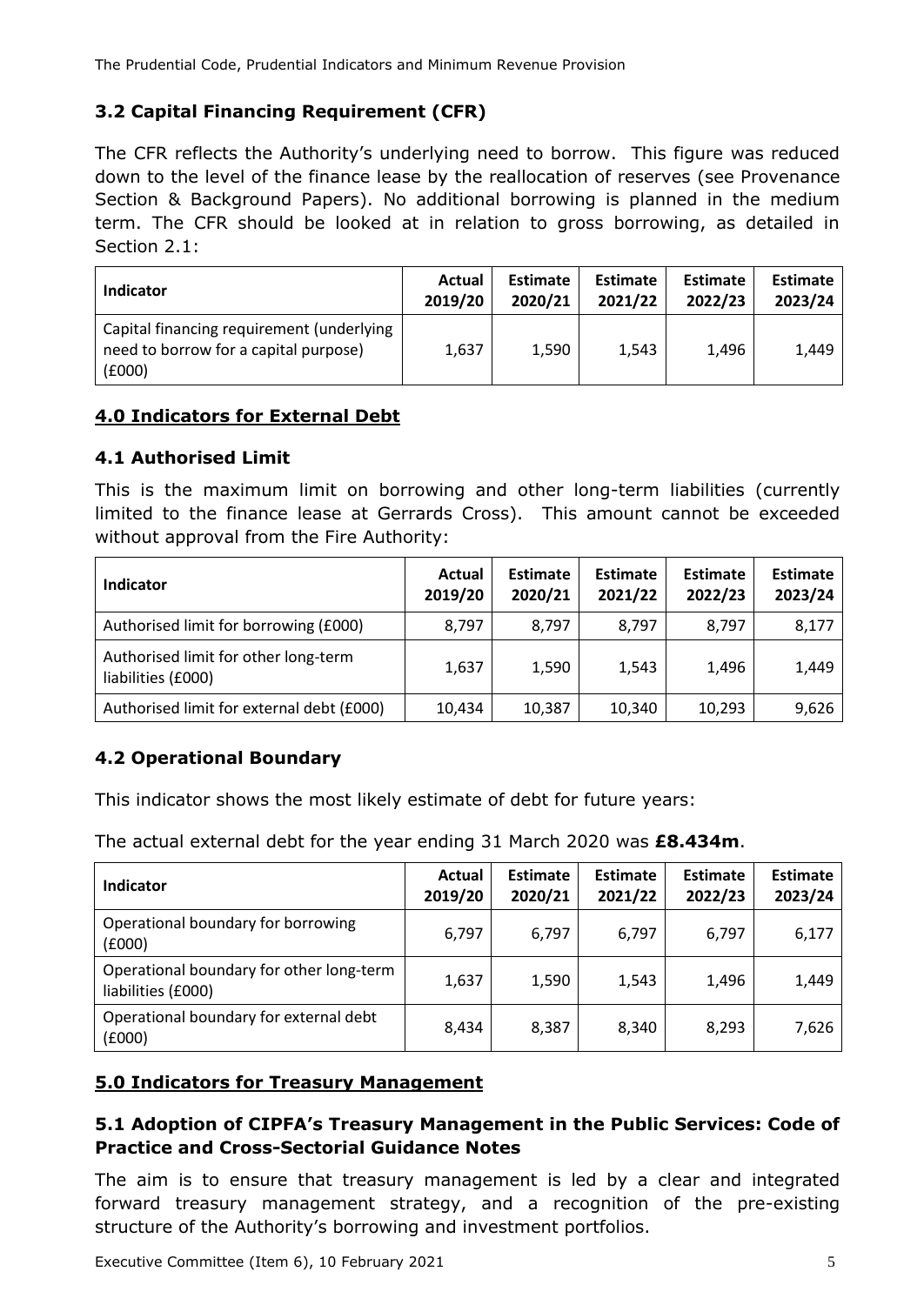The Prudential Code, Prudential Indicators and Minimum Revenue Provision

## **5.2 Upper limit on fixed interest rate exposures**

This indicator shows the Authority's upper limit of the net exposure to fixed interest rates. Currently all borrowing is at a fixed rate of interest:

| <b>Indicator</b>                                | Actual  | <b>Estimate</b> | <b>Estimate</b> | <b>Estimate</b> | <b>Estimate</b> |  |
|-------------------------------------------------|---------|-----------------|-----------------|-----------------|-----------------|--|
|                                                 | 2019/20 | 2020/21         | 2021/22         | 2022/23         | 2023/24         |  |
| Upper limit on fixed interest rate<br>exposures | 100%    | 100%            | 100%            | 100%            | 100%            |  |

## **5.3 Upper limit on variable interest rate exposures**

This indicator shows the Authority's upper limit of the net exposure to variable interest rates:

| Indicator                                          | Actual  | Estimate | Estimate | <b>Estimate</b> | <b>Estimate</b> |
|----------------------------------------------------|---------|----------|----------|-----------------|-----------------|
|                                                    | 2019/20 | 2020/21  | 2021/22  | 2022/23         | 2023/24         |
| Upper limit on variable interest rate<br>exposures | 20%     | 20%      | 20%      | 20%             | 20%             |

## **5.4 Maturity structure of fixed rate borrowing**

This shows the repayment profile of fixed rate borrowing. All loans are repayable on maturity:

| <b>Indicator</b>                                            |                | <b>Actual 2019/20</b> |                | <b>Estimate</b><br>2020/21 |                | <b>Estimate</b><br>2021/22 | <b>Estimate</b><br>2022/23 |                | <b>Estimate</b><br>2023/24 |                |
|-------------------------------------------------------------|----------------|-----------------------|----------------|----------------------------|----------------|----------------------------|----------------------------|----------------|----------------------------|----------------|
| <b>Maturity</b><br>structure of<br>fixed rate<br>borrowings | Lower<br>Limit | Upper<br>Limit        | Lower<br>Limit | Upper<br>Limit             | Lower<br>Limit | Upper<br>Limit             | Lower<br>Limit             | Upper<br>Limit | Lower<br>Limit             | Upper<br>Limit |
| Under 12 months                                             | 0%             | 0%                    | 0%             | 0%                         | 0%             | 9%                         | 0%                         | 24%            | 0%                         | 16%            |
| 12 months and<br>within 24<br>months                        | 0%             | 0%                    | 0%             | 9%                         | 0%             | 15%                        | 0%                         | 0%             | 0%                         | 0%             |
| 24 months and<br>within five years                          | 0%             | 24%                   | 0%             | 15%                        | 0%             | 0%                         | 0%                         | 15%            | 0%                         | 16%            |
| five years and<br>within 10 years                           | 0%             | 15%                   | 0%             | 24%                        | 0%             | 24%                        | 0%                         | 20%            | 0%                         | 22%            |
| 10 years and<br>within 20 years                             | 0%             | 20%                   | 0%             | 11%                        | 0%             | 11%                        | 0%                         | 0%             | 0%                         | 0%             |
| 20 years and<br>within 30 years                             | 0%             | 0%                    | 0%             | 0%                         | 0%             | 0%                         | 0%                         | 32%            | 0%                         | 36%            |
| 30 years and<br>within 40 years                             | 0%             | 41%                   | 0%             | 41%                        | 0%             | 41%                        | 0%                         | 9%             | 0%                         | 10%            |
| 40 years and<br>above                                       | 0%             | 0%                    | 0%             | 0%                         | 0%             | 0%                         | 0%                         | 0%             | 0%                         | 0%             |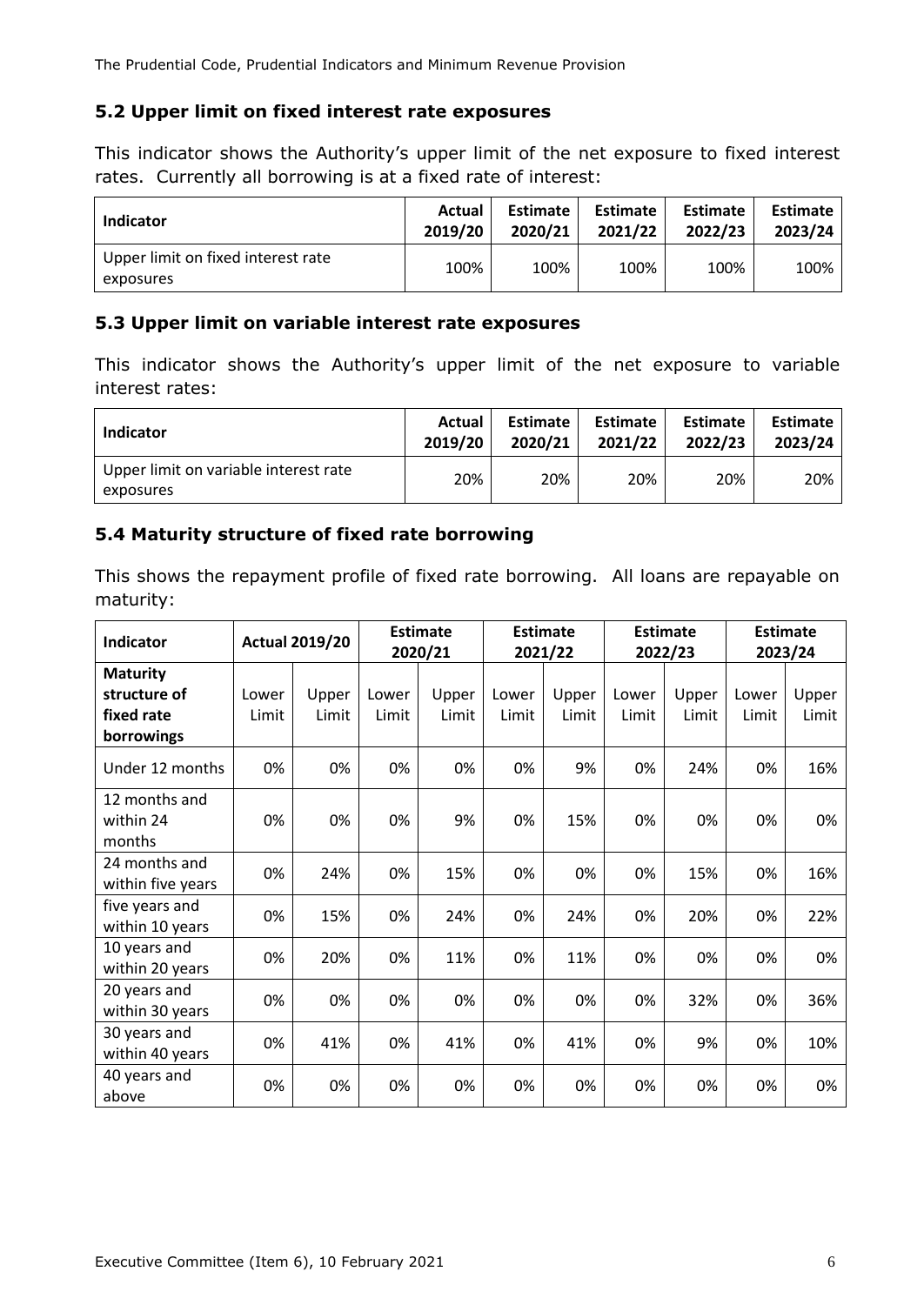The Prudential Code, Prudential Indicators and Minimum Revenue Provision

## **5.5 Total principal sums invested for periods longer than 364 days**

The purpose of this indicator is for the Authority to contain its exposure to the possibility of loss that might arise as a result of its having to seek early repayment or redemption of principal sums invested. The Authority currently has no investments over a period longer than 364 days.

| <b>Indicator</b>                                                         | Actual  | <b>Estimate</b> | Estimate | <b>Estimate</b> | Estimate |
|--------------------------------------------------------------------------|---------|-----------------|----------|-----------------|----------|
|                                                                          | 2019/20 | 2020/21         | 2021/22  | 2022/23         | 2023/24  |
| Total principal sums invested for periods<br>longer than 364 days (£000) | 4,000   | 4,000           | 4.000    | 4.000           | 4.000    |

## **5.6 Credit Risk**

The duration of any investment with a counterparty will be restricted as advised by our treasury management advisors. The advisors will base their assessment of credit risk based on credit ratings provided by the major agencies, as well as reviewing credit default swaps (a proxy measure for the markets perceived risk of default).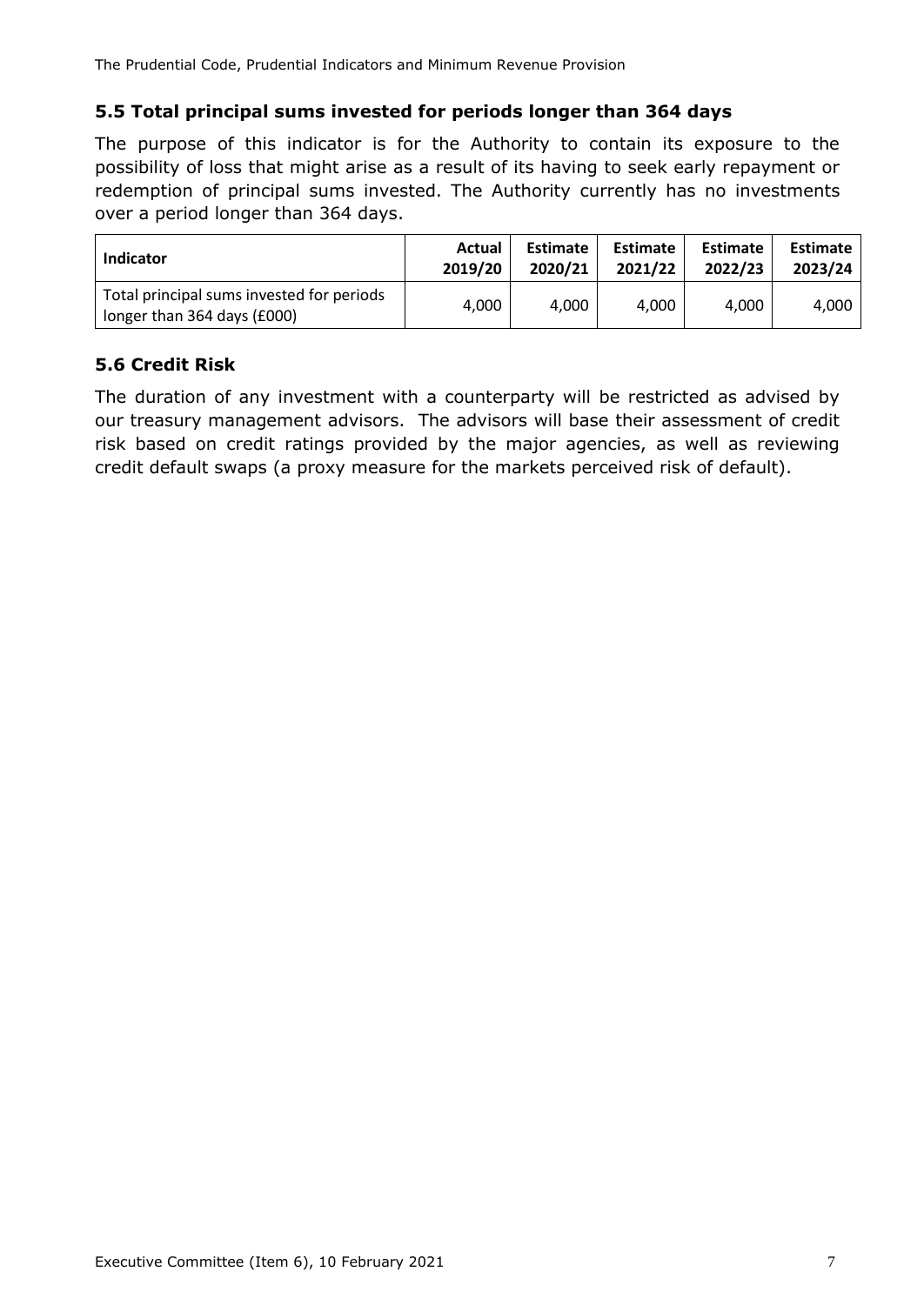## **Appendix B – Summary Table of Prudential Indicators**

For reference, the following table summarises the key indicators detailed in Appendix A in a single table:

|                                           | Indicator                                                                       | <b>Estimate</b><br>2019/20 | <b>Estimate</b><br>2020/21 | <b>Estimate</b><br>2021/22 | <b>Estimate</b><br>2022/23 | <b>Estimate</b><br>2023/24 |  |  |  |
|-------------------------------------------|---------------------------------------------------------------------------------|----------------------------|----------------------------|----------------------------|----------------------------|----------------------------|--|--|--|
| <b>Indicators for Affordability</b>       |                                                                                 |                            |                            |                            |                            |                            |  |  |  |
| 1.1                                       | Ratio of financing costs to net<br>revenue stream                               | 0.5%                       | 0.8%                       | 1.0%                       | 1.0%                       | 0.9%                       |  |  |  |
| 1.2                                       | The incremental impact of capital<br>investment decisions on the council<br>tax | £0.00                      | £0.00                      | £0.00                      | £0.00                      | £0.00                      |  |  |  |
| <b>Indicators for Prudence</b>            |                                                                                 |                            |                            |                            |                            |                            |  |  |  |
| 2.1                                       | Gross borrowing (£000)                                                          | 6,797                      | 6,797                      | 6,797                      | 6,797                      | 6,177                      |  |  |  |
| <b>Indicators for Capital Expenditure</b> |                                                                                 |                            |                            |                            |                            |                            |  |  |  |
| 3.1                                       | Capital expenditure (£000)                                                      | 7,579                      | 5,049                      | 2,240                      | 2,380                      | 1,230                      |  |  |  |
| 3.2                                       | Capital financing requirement (£000)                                            | 1,637                      | 1,590                      | 1,543                      | 1,496                      | 1,449                      |  |  |  |
| <b>Indicators for External Debt</b>       |                                                                                 |                            |                            |                            |                            |                            |  |  |  |
| 4.1                                       | Authorised limit for external debt<br>(£000)                                    | 10,434                     | 10,387                     | 10,340                     | 10,293                     | 9,626                      |  |  |  |
| 4.2                                       | Operational boundary for external<br>debt (£000)                                | 8,434                      | 8,387                      | 8,340                      | 8,293                      | 7,626                      |  |  |  |
| <b>Indicators for Treasury Management</b> |                                                                                 |                            |                            |                            |                            |                            |  |  |  |
| 5.2                                       | Upper limit on fixed interest rate<br>exposures                                 | 100%                       | 100%                       | 100%                       | 100%                       | 100%                       |  |  |  |
| 5.3                                       | Upper limit on variable interest rate<br>exposures                              | 20%                        | 20%                        | 20%                        | 20%                        | 20%                        |  |  |  |
| 5.5                                       | Total principal sums invested for<br>periods longer than 364 days (£000)        | 4,000                      | 4,000                      | 4,000                      | 4,000                      | 4,000                      |  |  |  |

The actual external debt for the year ending 31 March 2020 was £8.434m. The projected external debt for the year ending 31 March 2021 is £8.387m (both figures include the finance lease liability).

The following indicators are not shown above:

- 5.1 the Authority has adopted CIPFA's Treasury Management Code for 2020/21
- 5.4 details of the maturity structure of fixed rate borrowing (see Appendix A)
- 5.6 narrative regarding credit risk (see Appendix A)